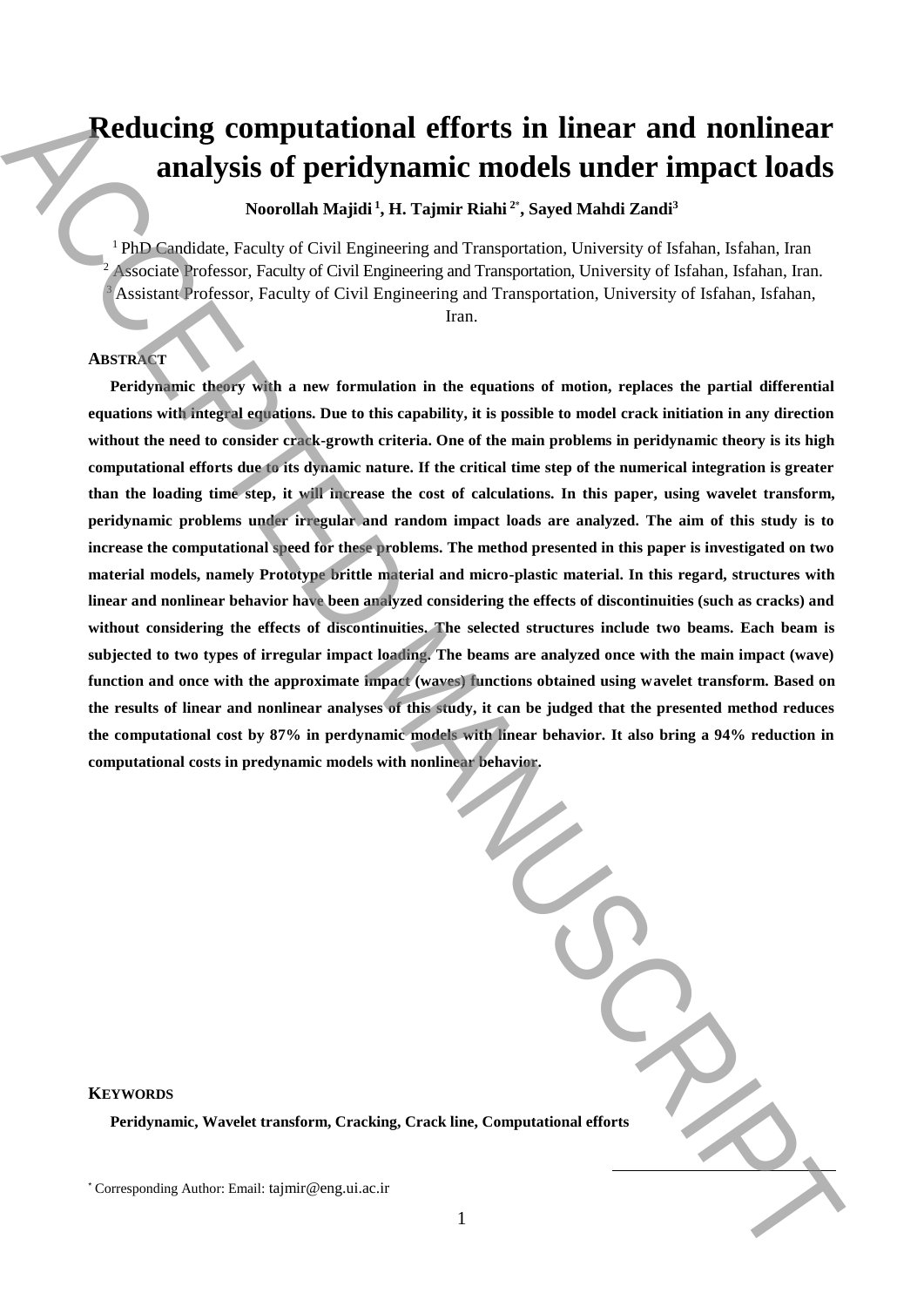# **1. Introduction**

Many problems in the mechanics of solids involve discontinuities in the geometry of the body or in the displacement field. Cracking and predicting crack growth is one of the discontinuities that challenge the solution of solids mechanics problems. Issues related to cracking and crack growth are of great importance because the presence of cracks in an object creates special conditions at the tip of the crack that cause infinite stresses. This was first investigated and proven by Griffith[1]. This led to the introduction of the theory of linear elastic fracture mechanics. In this theory, it is necessary to create a prefabricated primary crack in the body. Also in this theory, crack onset and crack growth are examined separately and separate criteria should be used to determine the direction of crack. Therefore, this method has many complications in the study of cracks. To overcome these problems, a method called peridynamic has been proposed. In 2000, Silling [2] proposed a method that could accurately analyze cracked structures. The basis of the proposed method is based on displacement and integral equations. Therefore, this method is still stable despite the discontinuities that occur in the analysis environment. The method proposed in 2005 was further developed by Silling and Askari [3]. In the proposed method, the forces between the particles are at a certain distance from each other. This distance is called the band. In this method, the onset of cracking and its growth and failure in different places is predicted with very good accuracy. **I** have contained to the second of the both case in a contact of the second of the second of the second of the second of the second of the second of the second of the second of the second of the second of the second of t

Despite all the attractive features of perdynamic models, they are often computationally more expensive than classical finite element analysis methods. In this paper, for the first time, wavelet transform is used to reduce calculations in perdynamic problems under discrete loads.

# **2. Verification**

In this paper, the compressive strength test of a 15x15x15 cm<sup>3</sup> cubic sample of concrete is used. The concrete strength is 73 MPa. The modulus of elasticity and the Poisson ratio are 36 GPa and 0.3, respectively [4, 5]. The results of peridynamic analysis have been validated with experimental results in reference [4]. The results are also compared with the Popovics model [6].

Based on Figure 1, it can be seen that the perdynamic method has a good performance for simulating concrete specimens under pressure.



#### **Figure 1 Validity of a compression test. a) Validation with reference experimental results [4]. b) Validation with Popovics model**

Also in this paper, the shape of the broken specimen obtained from peridynamic theory is compared with the shape of the type of broken cubic specimens. In this regard, in Figure 2, the broken cubic samples in the laboratory [7] are compared with the cubic sample obtained from the theory of peridynamic.



**Figure 2 Comparison of the shape of broken specimens in the laboratory with a specimen obtained from peridynamic theory. a) Obtained sample from peridynamic b) Broken samples in the laboratory [7]**